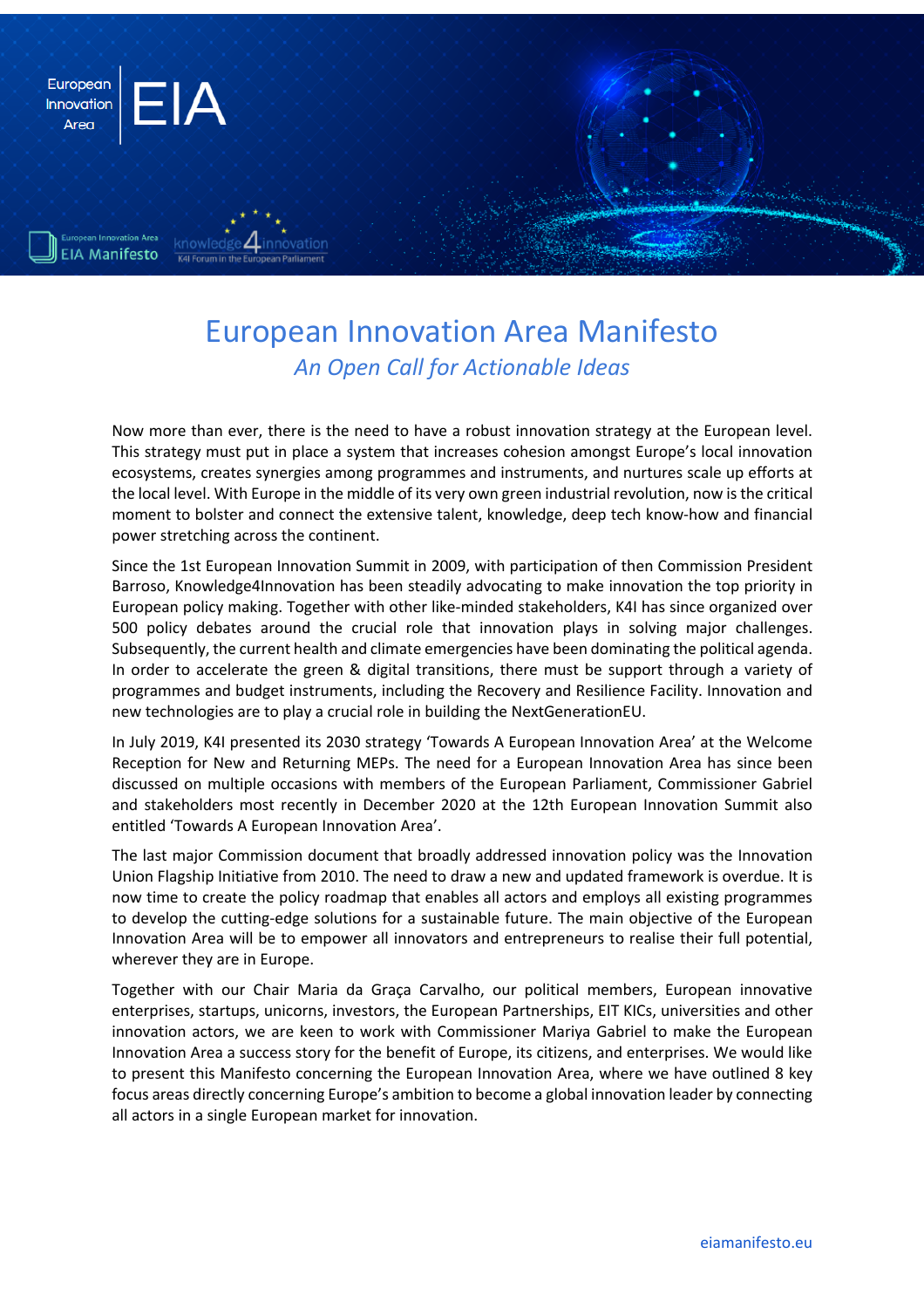

#### Manifesto Focus Areas

**Tech Sovereignty**: Europe is often heavily reliant on technologies that come from beyond its borders. This dependence represents both an economic loss and a potential security threat. The establishment of the European Innovation Area looks to directly address the underlying causes of this issue. In terms of security, defense, and economic stability, strengthening technological autonomy is essential. Europe must rely on the strength of its broad research institutions and nurture its growing digital infrastructure and economy while ensuring that the continent's core democratic values still apply in the new green and digital age. The development of a cohesive ecosystem that fosters innovative excellence within the European continent is the answer. In doing so, Europe can position itself as a leader in world-class, socially responsible, and environmentally sustainable tech.

**Green Transition**: Innovation and new technologies will drive the transformation to a climate neutral recovery. The green transition is one of the main objectives of the NextGenerationEU. Tackling climate change, ocean & forest preservation, responsible consumption, green cities and clean energy production are all indispensable parts of establishing this new and sustainable future. As it stands, Europe is on the edge of a very important transformation. The UN SDGs address all relevant areas where action is urgently needed. However, it is crucial to recognize the economic opportunity represented by a green transition. Businesses for good are actually good for business. Green investments serve to not only address global challenges, but they also provide a great return on investment. Today, there is a steady stream of funds being dedicated to the infrastructure necessary for the 2050 target of climate-neutrality. Funds for bio-agriculture are rapidly increasing and 55% of the world's new hydrogen projects are now found in Europe. Innovation will only become more purpose driven as the amount of funding dedicated toward sustainable investments continues to increase.

**From Education to Entrepreneurship**: As we know from Silicon Valley, many of the most successful startups were launched by students that didn't even finish their studies. Universities provide a fertile ground for creating the entrepreneurs of the future. Leading technical universities across the EU have started putting in place ecosystems with maker spaces & spin-off services in direct cooperation with large companies and investors. These 'university valleys' are becoming the main fabric of startups in deep tech areas. Examples include TU Delft, TU Eindhoven, TU Munich, DTU, Hanze UAS and many more. The European Institute of Innovation and Technology (EIT), under the leadership of EIT Raw Materials, has launched the HEI Initiative: Innovation Capacity Building for Higher Education − a new initiative to unlock the full innovation potential of higher education institutions' (HEIs) by increasing their entrepreneurial and innovation capacity.

**Fostering Innovation Cohesion**: In the EU there exists a significant territorial diversity of innovation performance among regions, including rural areas, and among Member States. The gap in innovation performance remains larger than the gap for most other basic economic indicators, such as GDP per capita, employment and productivity. This divide between lower and higher performing regions not only reduce the EU's overall R&I potential, but it also poses a serious threat to economic growth,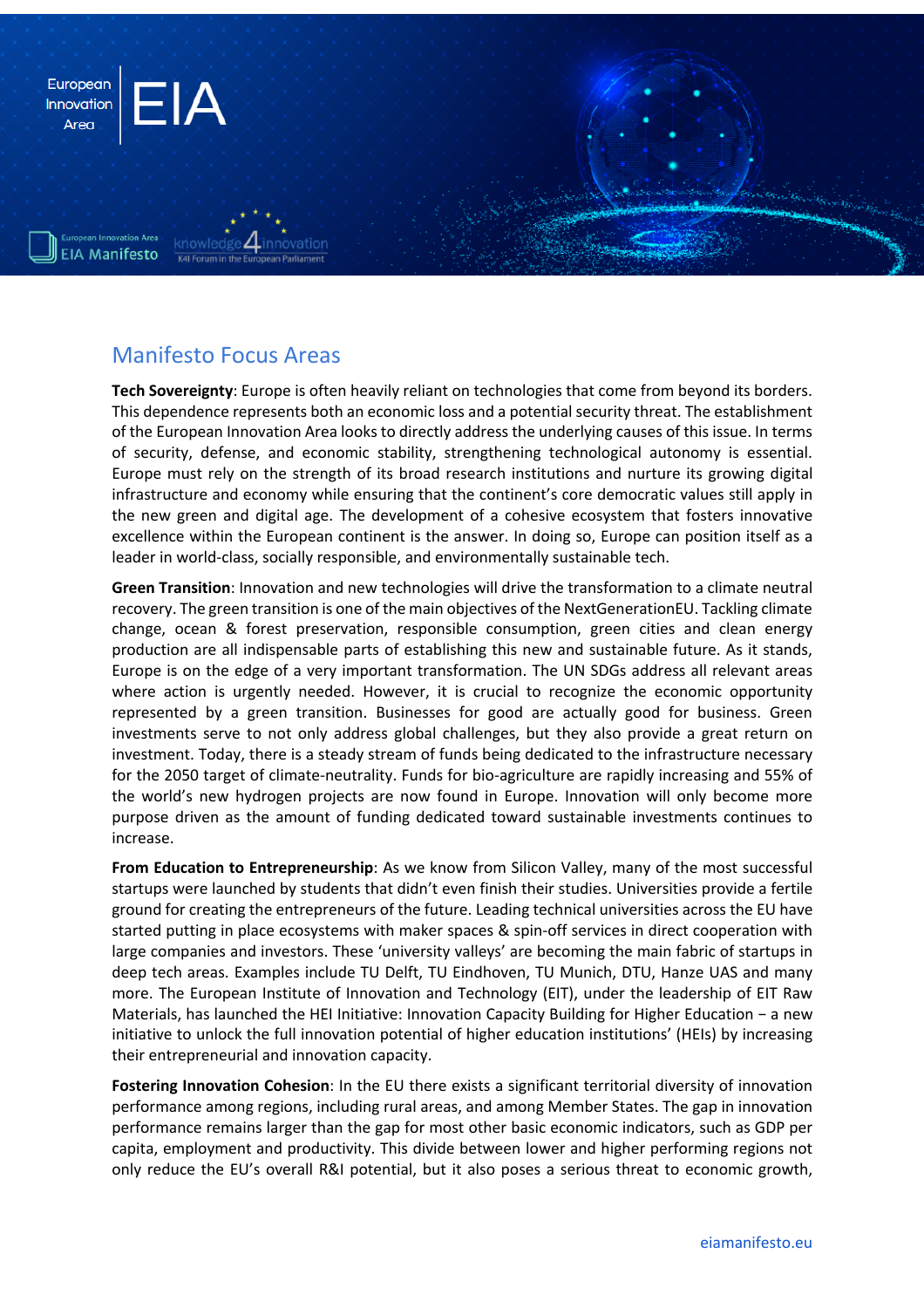

cohesion and global competitiveness. The European Innovation Area seeks to address this gap and the various roadblocks that impede scientific and technological performance. By implementing adequate policies in education, research and innovation, the European Union helps underperforming regions to further develop their innovation ecosystem, including the development of startup villages in rural areas, and create the basis for the next wave of disruptive innovators. Fostering innovation cohesion is one way to ensure that all of Europe is able to benefit from the transition to a climate-neutral economy. Europe needs to tap in the full potential of its knowledge, ideas, brains and talent. These assets are abundant across the continent, but do not always find the ways and means to achieve their full potential or desired market. A European Innovation Area will provide consistent and clear direction to increase the effectiveness of the many existing innovation programmes and financial instruments. This will have a positive impact on all regions to ensure that nobody is left behind in the Innovation Economy.

**Europe's Deep Tech Opportunity**: If the last twenty years were all about digital technologies, the next twenty years are likely to be all about deep tech. Deep tech is technology based on the most recent engineering innovation and scientific breakthroughs – including Artificial Intelligence, blockchain, smart cities, robotics, and quantum technology. It is defined by its profound enabling power and its potential to catalyze change. In Europe, the deep tech revolution is already well underway. Today, European deep tech companies are valued at over €700B and they account for a quarter of all European venture capital. The engineering innovations that drive these technologies are key to constructing a sustainable and resilient recovery, accelerating the green and digital transitions, and ensuring Europe's technological sovereignty. Current examples are in the areas of synthetic biology, nuclear fusion, and genomic editing, just to name a few.

**Women-led VCs and Startups**: According to EIB and EIF studies, 30% of entrepreneurs are women, but they only receive 2% of financing. With the pandemic, this figure has dropped to 1%. Only 4% of VC have a female majority, and only 0.5% of VC are women-led. To put it simply, there needs to be more women investors, more funding for women led VCs, and more investment in women-led startups and entrepreneurs. There are several root causes as to why there is such limited access to finance for women, but certainly there is a great economic and social potential. Women are doing things in a different way, and our financial system hasn't always been ready to accept this. Fortunately, there are ways to overcome this unacceptable situation and the K4I Forum together with its partners propose a number of 'actionable ideas.'

**Regulating Emerging Technologies**: Regulation should incentivize the creation of a level playing field in the area of innovation, ensuring that new and existing technologies work toward the benefit and betterment of society. Innovation and emerging technologies are critical to the growth of the European economy and have long since been the key to maintaining Europe's competitive edge on the global stage. The role of regulation in the European Innovation Area cannot be understated. It is critical to the success of all stages of the innovation process, from research & development to commercialization. When thoughtfully executed in cooperation with key stakeholders, regulation can serve to encourage cooperation and further stimulate the innovative potential of new technologies. When regulation is too rigid and hampers competition, research & development become less attractive and innovation is slowed.